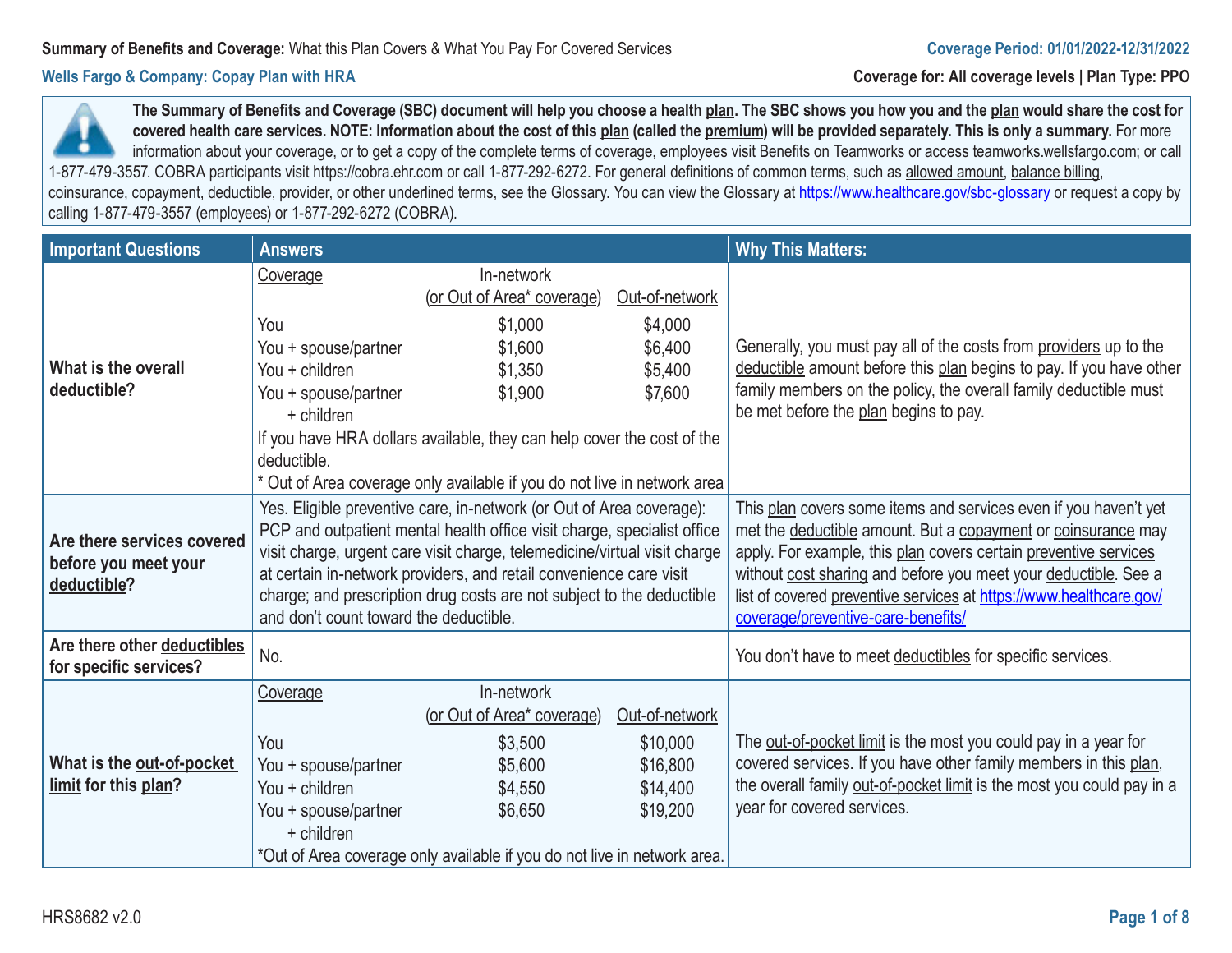| What is not included in the<br>out-of-pocket limit? | Penalties for failure to obtain pre-service authorization, premiums,<br>balance-billing charges, and health care this plan doesn't cover.                                                                                                                                    | Even though you pay these expenses, they don't count toward the<br>out-of-pocket limit.                                                                                                                                                                                                                                                                                                                                                                                                    |
|-----------------------------------------------------|------------------------------------------------------------------------------------------------------------------------------------------------------------------------------------------------------------------------------------------------------------------------------|--------------------------------------------------------------------------------------------------------------------------------------------------------------------------------------------------------------------------------------------------------------------------------------------------------------------------------------------------------------------------------------------------------------------------------------------------------------------------------------------|
| Will you pay less if you<br>use a network provider? | Generally, yes. Contact your claims administrator for a list of<br>network providers.<br>• For Aetna visit, Aetna.com or call 1-877-320-4577<br>• For Anthem BCBS, visit anthem.com or call 1-866-418-7749<br>• For UnitedHealthcare, visit myuhc.com or call 1-800-842-9722 | This plan uses a provider network. You will pay less if you use a<br>provider in the plan's network. You will pay the most if you use an<br>out-of-network provider, and you might receive a bill from a provider<br>for the difference between the provider's charge and what your plan<br>pays (balance billing). Be aware that your network provider might<br>use an out-of-network provider for some services (such as lab<br>work). Check with your provider before you get services. |
| Do you need a referral to<br>see a specialist?      | No.                                                                                                                                                                                                                                                                          | You can see the specialist you choose without a referral.                                                                                                                                                                                                                                                                                                                                                                                                                                  |

All **copayment** and **coinsurance** costs shown in this chart are after your **deductible** has been met, if a **deductible** applies.  $\blacktriangle$ 

|                                                              | <b>Services</b><br><b>You May Need</b>              |                                                                                                          | <b>What You Will Pay</b>                                  |                                                                                                                                                                                                                                                                                                                                                                                                                                                                                                                                                                                                                   |  |
|--------------------------------------------------------------|-----------------------------------------------------|----------------------------------------------------------------------------------------------------------|-----------------------------------------------------------|-------------------------------------------------------------------------------------------------------------------------------------------------------------------------------------------------------------------------------------------------------------------------------------------------------------------------------------------------------------------------------------------------------------------------------------------------------------------------------------------------------------------------------------------------------------------------------------------------------------------|--|
| <b>Common</b><br><b>Medical Event</b>                        |                                                     | <b>In-network Provider</b><br>or Out of Area coverage<br>(You will pay the least)                        | <b>Out-of-network Provider</b><br>(You will pay the most) | Limitations, Exceptions, &<br>Other Important Information*                                                                                                                                                                                                                                                                                                                                                                                                                                                                                                                                                        |  |
|                                                              | Primary care visit to<br>treat an injury or illness | • \$25 office visit copay<br>· 20% coinsurance all<br>other charges (even if<br>related to office visit) | 50% coinsurance                                           | Deductible doesn't apply to copay for office visit charge<br>only. Copay doesn't count toward deductible. Deductible and<br>coinsurance apply to all other in-network charges and all out-<br>of-network charges.                                                                                                                                                                                                                                                                                                                                                                                                 |  |
| If you visit a health<br>care provider's<br>office or clinic | Specialist visit                                    | • \$45 office visit copay<br>· 20% coinsurance all<br>other charges (even if<br>related to office visit) | 50% coinsurance                                           | • Deductible doesn't apply to copay for office visit charge<br>only. Copay doesn't count toward deductible. Deductible and<br>coinsurance apply to all other in-network charges and all<br>out-of-network charges.<br>• Infertility/fertility: pre-service authorization required, \$25,000<br>lifetime max for medical services and \$10,000 lifetime max<br>for related prescriptions<br>• Chiropractic*: 26-visit limit annually<br>• Acupuncture*: 26-visit limit annually<br>• Therapies* (all physical, occupational, and speech<br>combined): 90-visit limit annually<br>* \$25 office visit copay applies |  |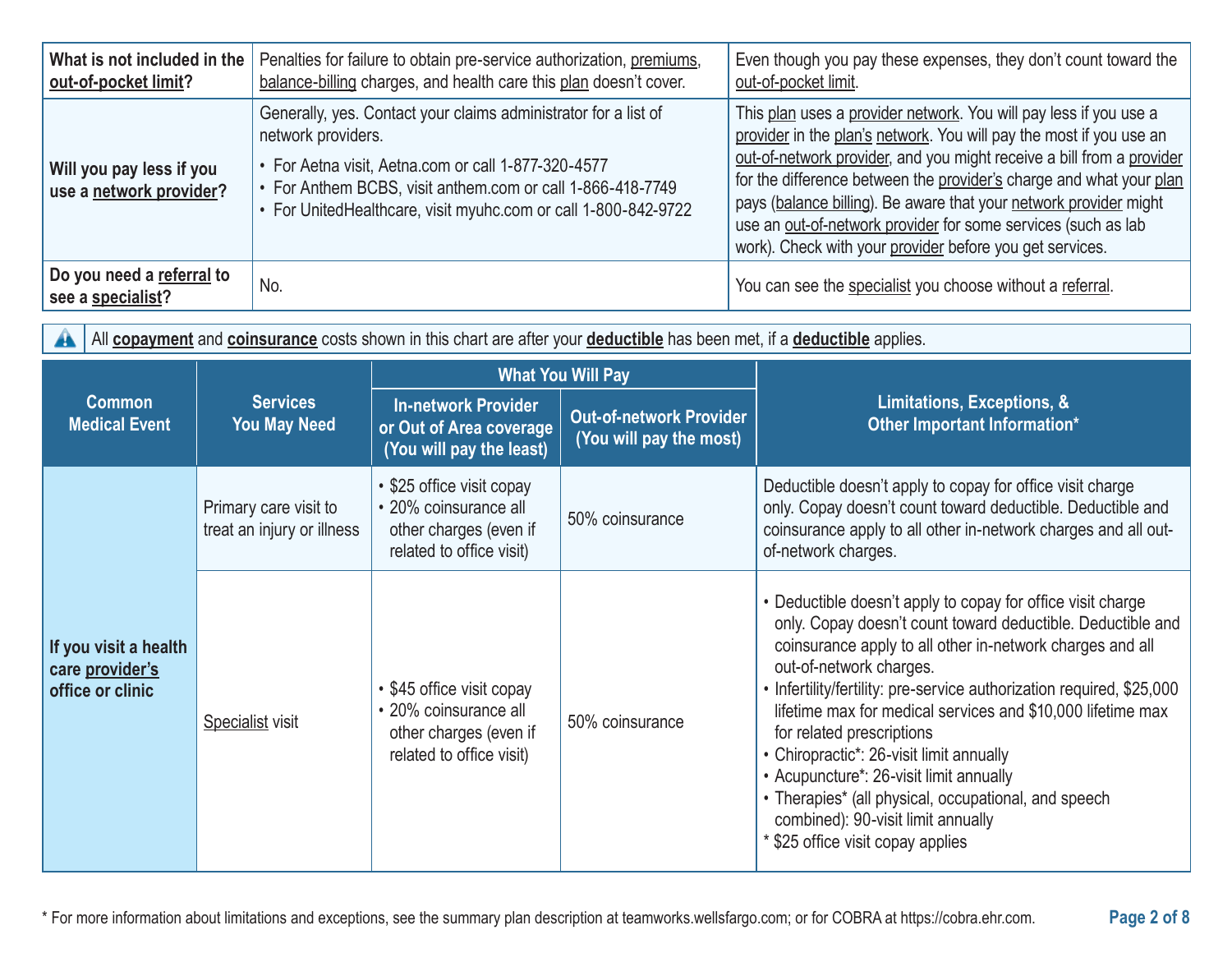|                                                                                                                                                                 |                                            |                                                                                                                                                                  | <b>What You Will Pay</b>                                                           |                                                                                                                                                                                                                                                                                                                                              |  |
|-----------------------------------------------------------------------------------------------------------------------------------------------------------------|--------------------------------------------|------------------------------------------------------------------------------------------------------------------------------------------------------------------|------------------------------------------------------------------------------------|----------------------------------------------------------------------------------------------------------------------------------------------------------------------------------------------------------------------------------------------------------------------------------------------------------------------------------------------|--|
| <b>Common</b><br><b>Medical Event</b>                                                                                                                           | <b>Services</b><br><b>You May Need</b>     | <b>In-network Provider</b><br>or Out of Area coverage<br>(You will pay the least)                                                                                | <b>Out-of-network Provider</b><br>(You will pay the most)                          | Limitations, Exceptions, &<br>Other Important Information*                                                                                                                                                                                                                                                                                   |  |
|                                                                                                                                                                 | Preventive care/<br>screening/immunization | No charge                                                                                                                                                        | 50% coinsurance                                                                    | Deductible doesn't apply. Category also includes women's<br>preventive health care services. You may have to pay for<br>services that aren't preventive. Ask your provider if the services<br>needed are preventive. Then check what your plan will pay for.                                                                                 |  |
| If you have a test                                                                                                                                              | Diagnostic test<br>(x-ray, blood work)     | 20% coinsurance                                                                                                                                                  | 50% coinsurance                                                                    | • If more than one test is performed within the same<br>diagnostic family during the same session, the first eligible<br>procedure is considered at 100% of allowed amount; all                                                                                                                                                              |  |
|                                                                                                                                                                 | Imaging (CT/<br>PET scans, MRIs)           | 20% coinsurance                                                                                                                                                  | 50% coinsurance                                                                    | other procedures may be considered at a reduced amount<br>• Pre-service authorization required for imaging services                                                                                                                                                                                                                          |  |
| If you need drugs<br>to treat your<br>illness or condition<br>More information<br>about prescription<br>drug coverage<br>is available at<br>express-scripts.com | Generic drugs                              | • \$10 copay per retail<br>prescription<br>• \$20 copay per Express<br><b>Scripts Home Delivery</b><br>(mail order) prescription                                 | • \$10 copay per retail<br>prescription<br>· Mail order - no coverage              | • Deductible doesn't apply to copay. Copay doesn't count<br>toward deductible.<br>• Retail: covers up to a 30-day supply; CVS/Pharmacy<br>store also covers 31- to 90-day supply for Express Scripts<br>Home Delivery copay                                                                                                                  |  |
|                                                                                                                                                                 | Preferred brand drugs                      | • \$45 copay <sup>1, 2</sup> per retail<br>prescription<br>• \$90 copay <sup>1, 2</sup> per Express<br><b>Scripts Home Delivery</b><br>(mail order) prescription | • \$45 copay <sup>2</sup> per retail<br>prescription<br>· Mail order - no coverage | • Out-of-network retail: you pay copay plus difference between<br>full cost and the Express Scripts discounted amount<br>• In-network Express Scripts Home Delivery: 31- to 90-day supply<br>• Generic and single-source brand name contraceptives<br>in-network coverage: 100%<br>• Pre-service authorization required for some medications |  |
|                                                                                                                                                                 | Non-preferred<br>brand drugs               | • \$75 copay <sup>2</sup> per retail<br>prescription<br>• \$150 copay <sup>2</sup> per Express<br><b>Scripts Home Delivery</b><br>(mail order) prescription      | • \$75 copay <sup>2</sup> per retail<br>prescription<br>• Mail order - no coverage | 1. Certain insulins may be available for a \$25 copay/30-day<br>supply or \$75 copay/90-day supply through the<br>Express Scripts Patient Assurance Program.<br>2. If generic is available, you pay generic copay plus cost<br>difference between generic and brand drug, does not apply<br>to deductible or out-of-pocket limit.            |  |
|                                                                                                                                                                 | <b>Specialty drugs</b>                     | Only covered through<br><b>Accredo Specialty</b><br>Pharmacy \$150 copay for<br>a 90-day supply (copay is<br>prorated for 30- or<br>60-day supply)               | Not covered                                                                        | To obtain specialty drugs, you must call Accredo Specialty<br>Pharmacy at 1-800-803-2523<br>• Pre-service authorization required<br>• Deductible doesn't apply to copay. Copay doesn't count<br>toward deductible.                                                                                                                           |  |

\* For more information about limitations and exceptions, see the summary plan description at teamworks.wellsfargo.com; or for COBRA at https://cobra.ehr.com. **Page 3 of 8**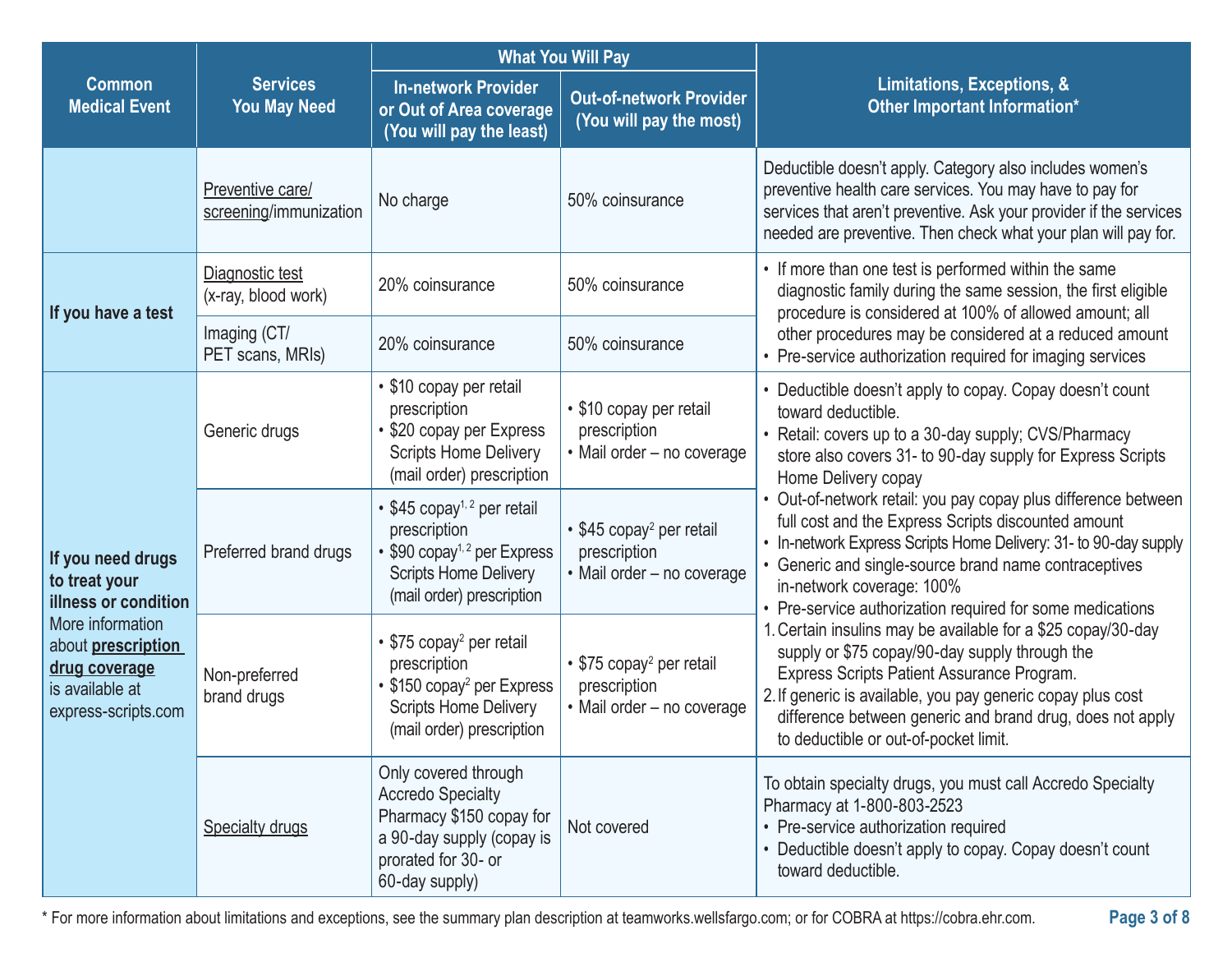|                                               |                                                      |                                                                                   | <b>What You Will Pay</b>                                  |                                                                                                                                                                                                                                                                                                                                                                                                            |  |
|-----------------------------------------------|------------------------------------------------------|-----------------------------------------------------------------------------------|-----------------------------------------------------------|------------------------------------------------------------------------------------------------------------------------------------------------------------------------------------------------------------------------------------------------------------------------------------------------------------------------------------------------------------------------------------------------------------|--|
| <b>Common</b><br><b>Medical Event</b>         | <b>Services</b><br><b>You May Need</b>               | <b>In-network Provider</b><br>or Out of Area coverage<br>(You will pay the least) | <b>Out-of-network Provider</b><br>(You will pay the most) | Limitations, Exceptions, &<br>Other Important Information*                                                                                                                                                                                                                                                                                                                                                 |  |
| If you have<br>outpatient<br>surgery          | Facility fee<br>(e.g., ambulatory<br>surgery center) | 20% coinsurance                                                                   | 50% coinsurance                                           | • If more than one surgical procedure, all other procedures<br>considered at 50% of allowed amount.<br>• Out-of-network asst. surgeon fees considered as percentage<br>of allowed amount for primary surgeon.                                                                                                                                                                                              |  |
|                                               | Physician/surgeon fees                               | 20% coinsurance                                                                   | 50% coinsurance                                           | • If surgery is performed in the physician's office and you are<br>billed for an office visit, you will also pay the applicable office<br>visit copay.                                                                                                                                                                                                                                                     |  |
|                                               | <b>Emergency room care</b>                           | 20% coinsurance                                                                   | 20% coinsurance                                           | In-network deductible and out-of-pocket applies                                                                                                                                                                                                                                                                                                                                                            |  |
|                                               | <b>Emergency medical</b><br>transportation           | 20% coinsurance                                                                   | 20% coinsurance                                           | In-network deductible and out-of-pocket applies                                                                                                                                                                                                                                                                                                                                                            |  |
| If you need<br>immediate<br>medical attention | Urgent care                                          | \$45 copay                                                                        | 50% coinsurance                                           | • Convenience care in retail setting (such as, Minute Clinic) -<br>in-network \$25 copay.<br>• Deductible doesn't apply to copay. Copay doesn't count<br>toward deductible. Deductible and coinsurance apply to all<br>other charges (for example, lab work) related to convenience<br>care or urgent care visits.                                                                                         |  |
| If you have a<br>hospital stay                | Facility fee<br>(e.g., hospital room)                | 20% coinsurance                                                                   | 50% coinsurance                                           | • Pre-service authorization required; out-of-network services<br>20% noncompliance penalty.                                                                                                                                                                                                                                                                                                                |  |
|                                               | Physician/surgeon fees                               | 20% coinsurance                                                                   | 50% coinsurance                                           | • If more than one surgical procedure, all other procedures are<br>considered at 50% of allowed amount.<br>• Out-of-network asst. surgeon fees considered as percentage<br>of allowed amount for primary surgeon.<br>• For eligible spine and joint procedures, completion of<br>treatment decision support and use of a designated facility<br>covered 100% after deductible. No out-of-network coverage. |  |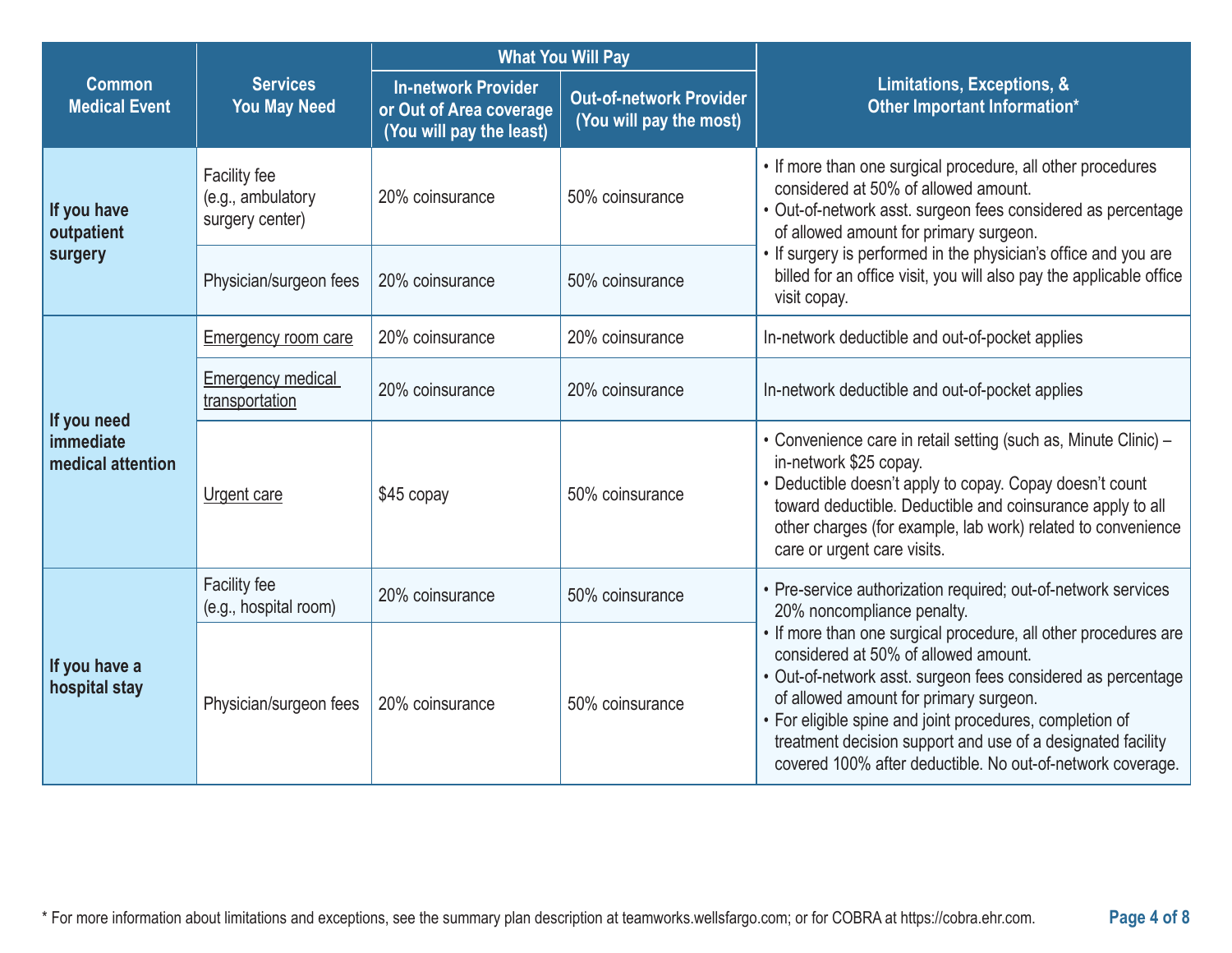|                                                                                       |                                              |                                                                                                                                                                              | <b>What You Will Pay</b>                                  |                                                                                                                                                                                                                                                                                                                                                                                   |  |
|---------------------------------------------------------------------------------------|----------------------------------------------|------------------------------------------------------------------------------------------------------------------------------------------------------------------------------|-----------------------------------------------------------|-----------------------------------------------------------------------------------------------------------------------------------------------------------------------------------------------------------------------------------------------------------------------------------------------------------------------------------------------------------------------------------|--|
| <b>Common</b><br><b>Medical Event</b>                                                 | <b>Services</b><br><b>You May Need</b>       | <b>In-network Provider</b><br>or Out of Area coverage<br>(You will pay the least)                                                                                            | <b>Out-of-network Provider</b><br>(You will pay the most) | Limitations, Exceptions, &<br>Other Important Information*                                                                                                                                                                                                                                                                                                                        |  |
| If you need<br>mental health,<br>behavioral health,<br>or substance<br>abuse services | Outpatient services                          | • \$25 office visit copay<br>• 20% coinsurance all<br>other charges (even if<br>related to office visit)                                                                     | 50% coinsurance                                           | Deductible doesn't apply to copay for office visit charge<br>only. Copay doesn't count toward deductible. Deductible and<br>coinsurance apply to all other in-network charges and all out-<br>of-network charges.                                                                                                                                                                 |  |
|                                                                                       | Inpatient services                           | 20% coinsurance                                                                                                                                                              | 50% coinsurance                                           | Pre-service authorization required: out-of-network<br>services 20% noncompliance penalty                                                                                                                                                                                                                                                                                          |  |
| If you are pregnant                                                                   | Office visits                                | • \$25 copay PCP or OB/<br><b>GYN</b> office visit<br>• \$45 copay specialist<br>office visit<br>• 20% coinsurance all<br>other charges (even if<br>related to office visit) | 50% coinsurance                                           | Deductible doesn't apply to copay for office visit charge<br>only. Copay doesn't count toward deductible. Deductible<br>and coinsurance apply to all other in-network charges<br>and all out-of-network charges. Maternity care may<br>include tests and services described elsewhere in the<br>SBC (such as ultrasound). Cost sharing does not apply for<br>preventive services. |  |
|                                                                                       | Childbirth/delivery<br>professional services | 20% coinsurance                                                                                                                                                              | 50% coinsurance                                           | • Pre-service authorization required for hospital stay<br>greater than 48 hours for vaginal delivery, 96 hours<br>for Cesarean delivery; out-of-network services 20%<br>noncompliance penalty                                                                                                                                                                                     |  |
|                                                                                       | Childbirth/delivery<br>facility services     | 20% coinsurance                                                                                                                                                              | 50% coinsurance                                           | • Global bill: claims processing varies, see the "Maternity care"<br>section in Chapter 2: Medical Plans of the Benefits Book<br>• The baby's charges are covered only if the child is added to<br>your coverage through Wells Fargo within 60 days from the<br>date of birth                                                                                                     |  |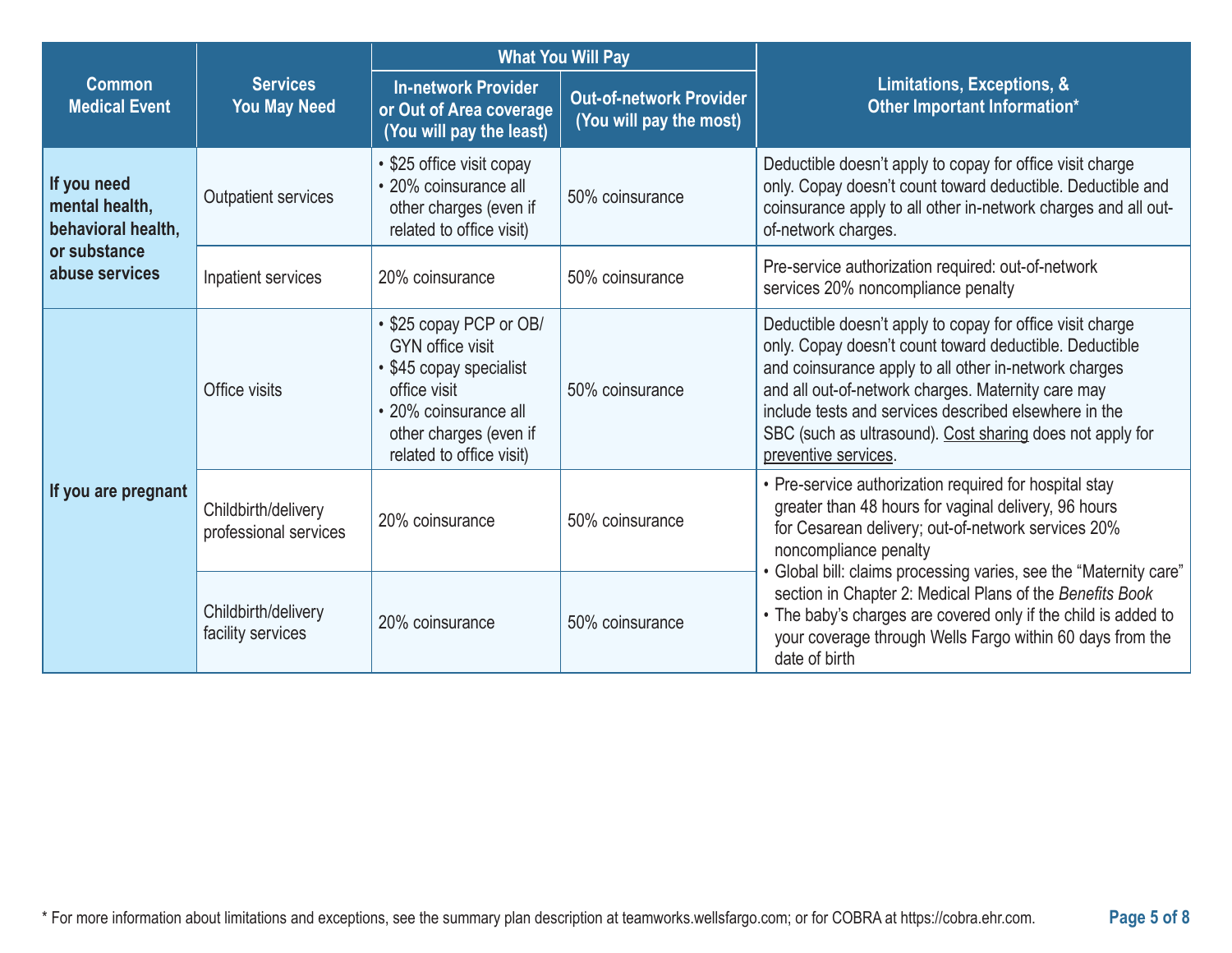|                                                                         |                                        |                                                                                                                        | <b>What You Will Pay</b>                                  |                                                                                                                                                                                                                                                  |  |
|-------------------------------------------------------------------------|----------------------------------------|------------------------------------------------------------------------------------------------------------------------|-----------------------------------------------------------|--------------------------------------------------------------------------------------------------------------------------------------------------------------------------------------------------------------------------------------------------|--|
| <b>Common</b><br><b>Medical Event</b>                                   | <b>Services</b><br><b>You May Need</b> | <b>In-network Provider</b><br>or Out of Area coverage<br>(You will pay the least)                                      | <b>Out-of-network Provider</b><br>(You will pay the most) | Limitations, Exceptions, &<br>Other Important Information*                                                                                                                                                                                       |  |
|                                                                         | Home health care                       | 20% coinsurance                                                                                                        | 50% coinsurance                                           | • 100-visit limit annually combined with extended skilled<br>nursing care services<br>• Pre-service authorization required; out-of-network services<br>20% noncompliance penalty                                                                 |  |
|                                                                         | <b>Rehabilitation services</b>         | • \$25 copay PCP<br>office visit                                                                                       |                                                           | • Deductible doesn't apply to copay for office visit charge<br>only. Copay doesn't count toward deductible. Deductible<br>applies to all other in-network charges and all out-of-                                                                |  |
| If you need help<br>recovering or<br>have other special<br>health needs | <b>Habilitation services</b>           | • \$45 copay specialist<br>office visit<br>• 20% coinsurance all<br>other charges (even if<br>related to office visit) | 50% coinsurance                                           | network charges<br>· 90-visit limit annually: combined physical, occupational,<br>and speech therapy, rehabilitation and habilitation<br>services combined<br>• Habilitation services are only covered for children up to their<br>18th birthday |  |
|                                                                         | Skilled nursing care                   | 20% coinsurance                                                                                                        | 50% coinsurance                                           | • 100-day limit annually in a skilled nursing facility<br>• Extended skilled nursing care - 100-visit limit annually<br>combined with home health care<br>• Pre-service authorization required                                                   |  |
|                                                                         | Durable<br>medical equipment           | 20% coinsurance                                                                                                        | 50% coinsurance                                           | Pre-service authorization required for single item<br>costing \$1,000 or more: out-of-network services 20%<br>noncompliance penalty                                                                                                              |  |
|                                                                         | <b>Hospice services</b>                | 20% coinsurance                                                                                                        | 50% coinsurance                                           | Pre-service authorization required                                                                                                                                                                                                               |  |
| If your child needs<br>dental or eye care                               | Children's eye exam                    | Not covered                                                                                                            | Not covered                                               | Routine vision screenings as part of well child care may be<br>covered - see preventive care services                                                                                                                                            |  |
|                                                                         | Children's glasses                     | Not covered                                                                                                            | Not covered                                               | Not covered                                                                                                                                                                                                                                      |  |
|                                                                         | Children's<br>dental check-up          | Not covered                                                                                                            | Not covered                                               | Not covered                                                                                                                                                                                                                                      |  |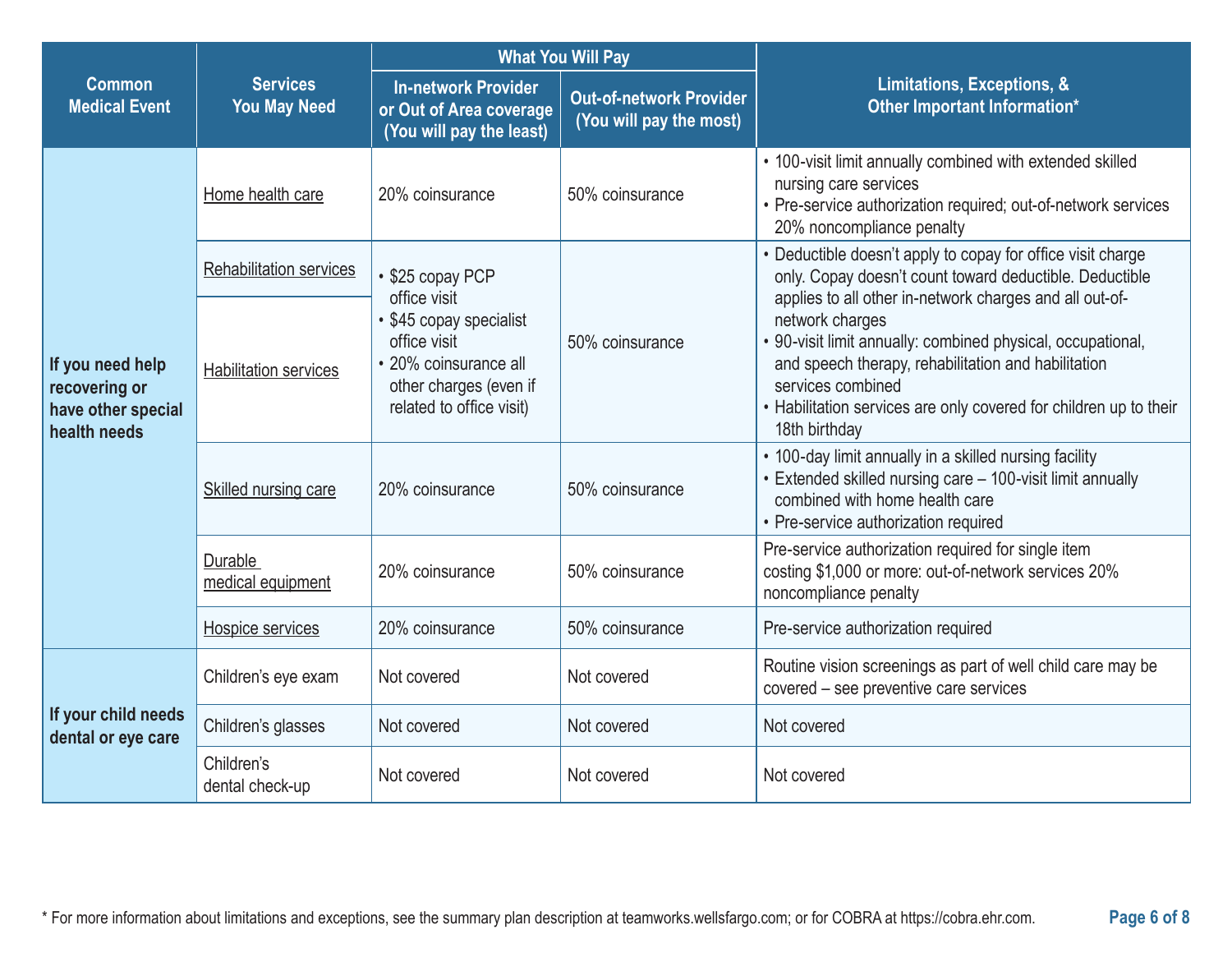### **Excluded Services & Other Covered Services:**

| Services Your Plan Generally Does NOT Cover (Check your policy or plan document for more information and a list of any other excluded services.)                                                                                                                                                    |                                                                                                                              |                                                                                                                                                                                                                                                                                                                                                                              |  |  |  |  |
|-----------------------------------------------------------------------------------------------------------------------------------------------------------------------------------------------------------------------------------------------------------------------------------------------------|------------------------------------------------------------------------------------------------------------------------------|------------------------------------------------------------------------------------------------------------------------------------------------------------------------------------------------------------------------------------------------------------------------------------------------------------------------------------------------------------------------------|--|--|--|--|
| • Cosmetic surgery                                                                                                                                                                                                                                                                                  | • Long-term care                                                                                                             | • Out-of-network specialty drugs                                                                                                                                                                                                                                                                                                                                             |  |  |  |  |
| • Dental care (adult)                                                                                                                                                                                                                                                                               | • Non-emergency care when travelling                                                                                         | • Routine eye care (adult)                                                                                                                                                                                                                                                                                                                                                   |  |  |  |  |
| • Dental care (children)                                                                                                                                                                                                                                                                            | outside the U.S.                                                                                                             | • Routine foot care                                                                                                                                                                                                                                                                                                                                                          |  |  |  |  |
| • Glasses                                                                                                                                                                                                                                                                                           | • Private-duty nursing                                                                                                       | • Weight loss programs                                                                                                                                                                                                                                                                                                                                                       |  |  |  |  |
|                                                                                                                                                                                                                                                                                                     | • Out-of-network mail order prescriptions                                                                                    |                                                                                                                                                                                                                                                                                                                                                                              |  |  |  |  |
|                                                                                                                                                                                                                                                                                                     | Other Covered Services (Limitations may apply to these services. This isn't a complete list. Please see your plan document.) |                                                                                                                                                                                                                                                                                                                                                                              |  |  |  |  |
| • Acupuncture, covered only for pain therapy or treatment of nausea related to<br>chemotherapy, pregnancy, or post-operative, 26-visit limit annually.<br>• Bariatric surgery, with pre-service authorization.<br>• Chiropractic care, 26-visit limit annually. (Not covered: treatment for asthma, |                                                                                                                              | • Hearing aids, coverage is limited to once every 3 years. (Bone-anchored hearing<br>aids are only covered per claims administrator's medical policy.) Batteries are<br>not covered.<br>• Infertility/fertility treatment, pre-service authorization required, coverage is limited<br>to \$25,000 lifetime benefit combined with any other infertility- or fertility-related |  |  |  |  |
| allergies, recreational therapy, educational therapy, or self-care training; and care<br>when measurable improvement has ceased.)                                                                                                                                                                   |                                                                                                                              | medical services, plus \$10,000 lifetime maximum for related prescription drugs.                                                                                                                                                                                                                                                                                             |  |  |  |  |

Your Rights to Continue Coverage: There are agencies that can help if you want to continue your coverage after it ends. The contact information for those agencies is: BenefitConnect™ | COBRA at 1-877-292-6272 or https://cobra.ehr.com, or the Department of Labor's Employee Benefits Security Administration at 1-866-444-EBSA (3272) or www.dol.gov/ebsa/healthreform. Other coverage options may be available to you too, including buying individual insurance coverage through the Health Insurance Marketplace. For more information about the Marketplace, visit www.HealthCare.gov or call 1-800-318-2596.

Your Grievance and Appeals Rights: There are agencies that can help if you have a complaint against your plan for a denial of a claim. This complaint is called a grievance or appeal. For more information about your rights, look at the explanation of benefits you will receive for that medical claim. Your plan documents also provide complete information on how to submit a claim, appeal, or a grievance for any reason to your plan. For more information about your rights, this notice, or assistance, contact: the claims administrator on your ID card or the Department of Labor's Employee Benefits Security Administration at 1-866-444-EBSA (3272) or www.dol.gov/ebsa/healthreform.

#### **Does this plan provide Minimum Essential Coverage? Yes.**

Minimum Essential Coverage generally includes plans, health insurance available through the Marketplace or other individual market policies, Medicare, Medicaid, CHIP, TRICARE, and certain other coverage. If you are eligible for certain types of Minimum Essential Coverage, you may not be eligible for the premium tax credit.

## **Does this plan meet the Minimum Value Standards? Yes.**

If your plan doesn't meet the Minimum Value Standards, you may be eligible for a premium tax credit to help you pay for a plan through the Marketplace.

## **Language Access Services:**

[Spanish (Español): Para obtener asistencia en Español, llame al – Employees: 1-877-479-3557; COBRA participants: 1-877-292-6272.] [Chinese (中文): 如果需要中文的帮助, 请拨打这个号码 – Employees: 1-877-479-3557; COBRA participants: 1-877-292-6272.] [Navajo (Dine): Dinek'ehgo shika at'ohwol ninisingo, kwiijigo holne' – Employees: 1-877-479-3557; COBRA participants: 1-877-292-6272.]

*To see examples of how this plan might cover costs for a sample medical situation, see the next section*